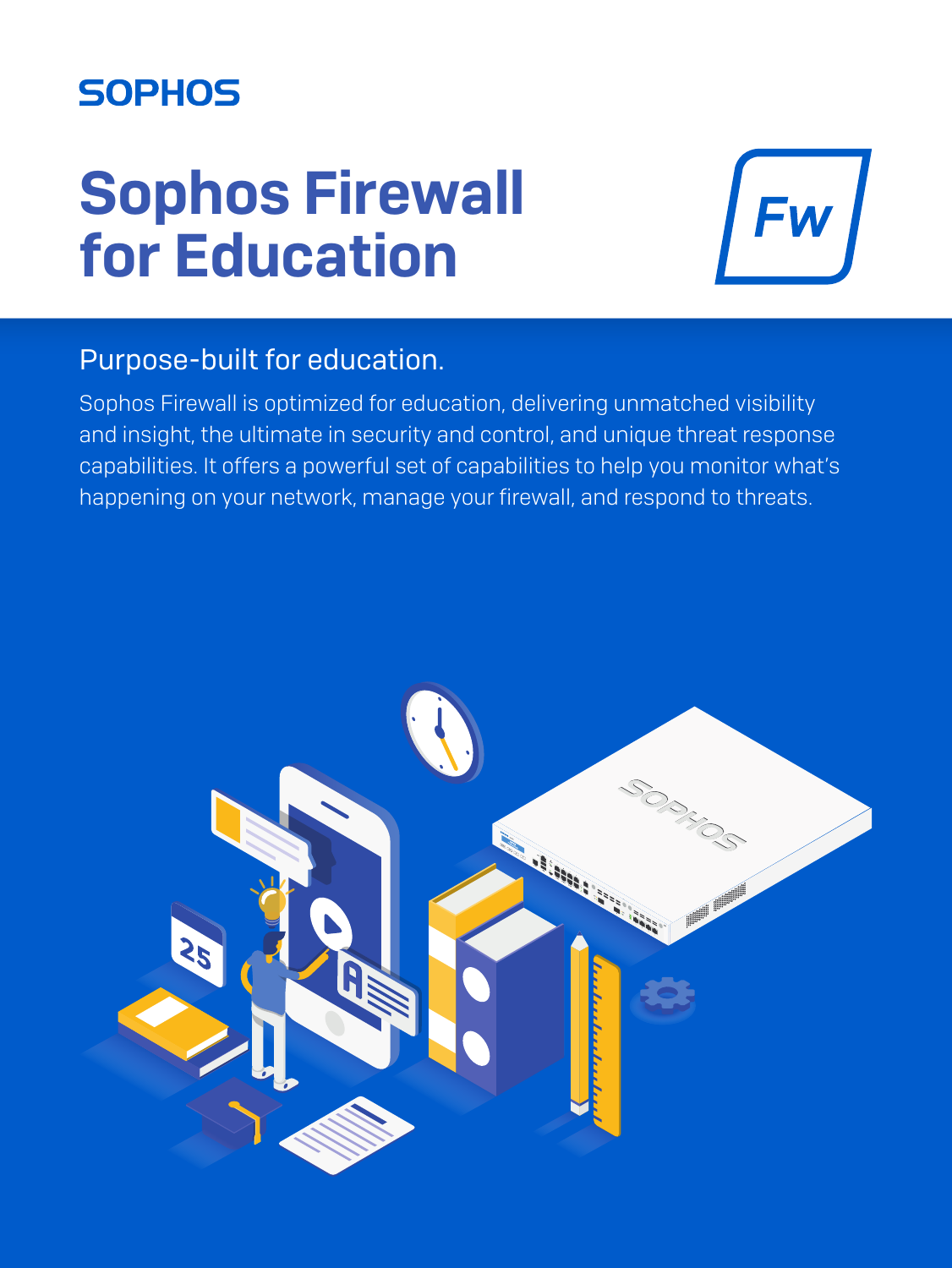# Purpose-built for Education

Sophos Firewall delivers a feature set that's purpose-built to help education institutions overcome the challenges they face.

#### Powerful Web Filtering Policy

Sophos Firewall uses a powerful but intuitive web policy model that you would normally only find in dedicated enterprise web filtering products costing many times more. It makes managing multiple user- and group-based custom policies a breeze. You also have full control over SafeSearch, YouTube, and file downloads as part of every policy.

#### Child Safety and Compliance

Compliance mandates like the Children's Information Protection Act (CIPA) in the U.S., the Safeguarding and Prevent Duty guidelines in the U.K., and similar initiatives in many other jurisdictions are designed to keep young users safe online. While very well-intentioned, they can pose a significant challenge for many organizations. Fortunately, Sophos Firewall provides built-in features and policy settings that help organizations get compliant quickly and easily. It includes pre-defined activities including "Not Suitable for Schools" as well as features such as SafeSearch, YouTube restrictions, and Keyword Filtering to enable child safety online.

#### Context-aware Keyword Filtering

With Sophos Firewall we can help you identify potentially problematic behavior early on. The firewall can log, monitor, and even enforce policies related to keyword lists related to bullying, radicalization, or self-harm (for example). You can schedule reports to identify users at risk and get details about their activities, including what and where they are posting or what sites they are visiting.

#### Insights Into Top Risk Users

Our unique User Threat Quotient (UTQ) provides actionable insight into user behavior. The firewall correlates each user's surfing habits and activity with advanced threat triggers and history to identify users with risky online behavior. It enables you to immediately take action to address students engaged in behaviors that put themselves or your network at risk. Set up reports to automatically send to teachers or

safeguarding officers, keeping them in the loop about atrisk students.

#### Top-Rated Protection from Threats

Sophos Firewall contains all the latest threat protection technologies you need to stop hacks and attacks dead in their tracks. Sandstorm Sandboxing scans all files coming in through the web or email for malicious behavior in a safe environment, using the latest deep learning technology from our Intercept X next-gen endpoint product. Our top-rated intrusion prevention system (IPS) catches any hacker or attack attempting to exploit a vulnerability across the network. And our web protection solution performs JavaScript emulation to catch threats lurking in compromised websites such as cryptojacking.

#### Chromebook Support

Sophos Firewall supports more authentication methods than most other firewalls including directory services, client-based, clientless, and of course Chromebooks with an easy-to-deploy agent that enables full user-based policy and reporting for all your Chromebook users.

#### Synchronized Security

Sophos Firewall integrates with Sophos Intercept X to provide the ultimate protection solution at both the network and endpoint while enabling unique Synchronized Security features. Sophos Security Heartbeat™ shares health status in real time between all your Sophos-managed endpoints and the firewall, enabling your firewall to isolate any compromised or infected system automatically until it can be cleaned, preventing threats from spreading. It also enables rich insight into all applications on your network that are currently going unidentified because of encryption or evasive behavior. These added visibility, protection, and response benefits are only possible with Sophos Synchronized Security.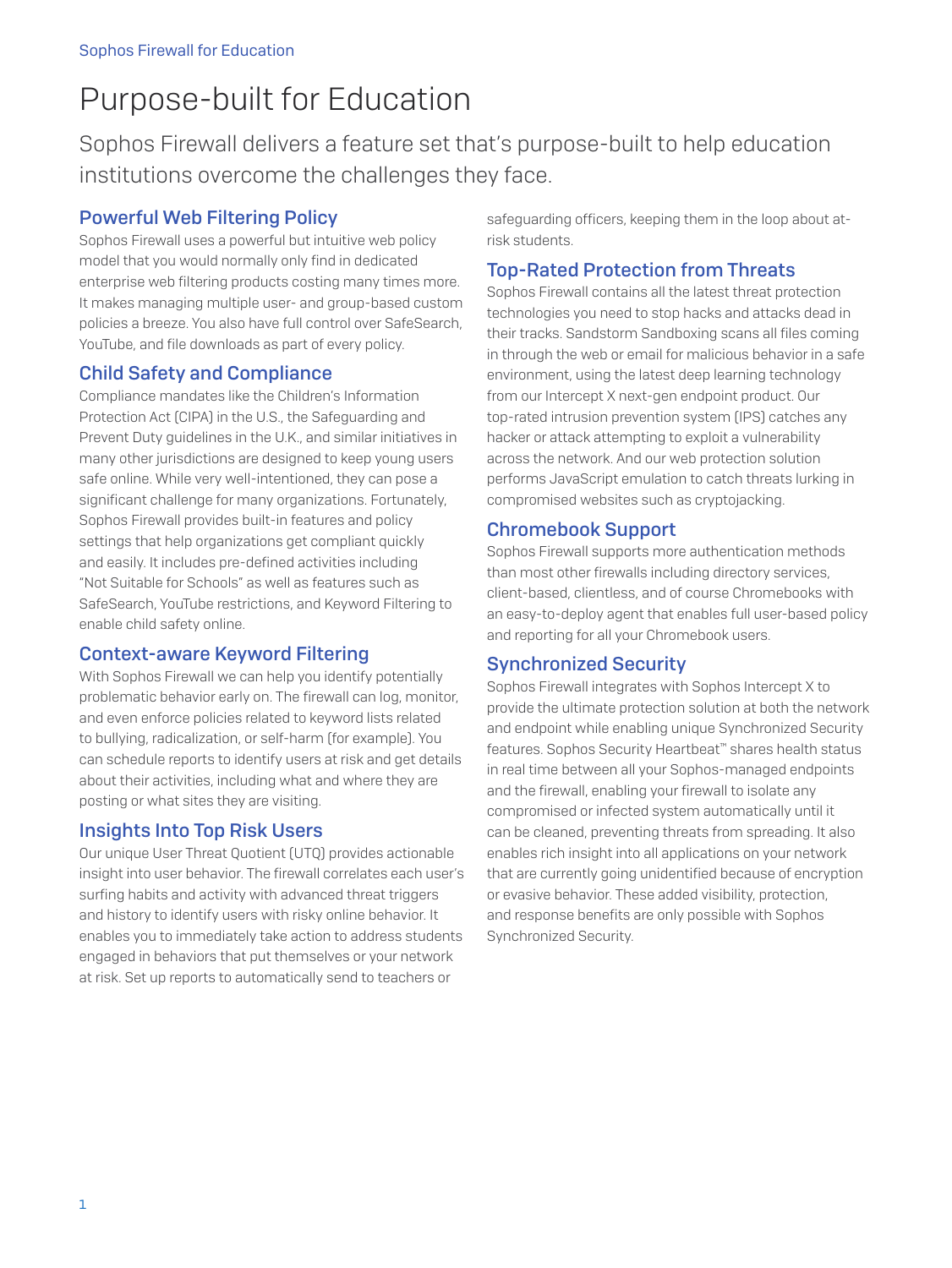## Powerful. Simple. Affordable.

Sophos Firewall provides all the visibility, security, and controls that education institutions need while making everyday management and reporting easy in a supremely affordable package.

#### Xstream Architecture

Sophos Firewall brings a fresh approach to the way you identify hidden risks, protect against threats, and respond to incidents without taking a performance hit. Our Xstream Architecture utilizes a unique packet processing architecture that delivers extreme levels of visibility, protection, and performance.

#### Ultimate Security and Control

Sophos Firewall provides all the advanced technology you need to protect your network from the latest ransomware and advanced threats. You also get the most powerful web filtering policy enforcement and protection available, and we've made everything extremely easy to set up and manage locally or in the cloud.

#### Unique Threat Response

Sophos Firewall is the only network security solution that is able to fully identify the source of an infection on your network and automatically limit access to other network resources in response. This is made possible with our unique Security Heartbeat which shares telemetry and health status between Sophos-managed endpoints and firewalls.

#### Connect and Save with SD-WAN

Connecting schools in your district can be a costly endeavor. That's why we've integrated software-defined wide area networking, or SD-WAN, into our firewalls. Using SD-WAN, you can connect every school and headquarters in your district for a lot less than the price of MPLS (multiprotocol label switching). Securely transmit sensitive student and staff information between sites. Keep pace with changing educational technologies and applications on the network. And achieve consistent performance and availability for cloud applications such as Dropbox Education, G Suite, ClassDojo and others in classrooms and administrative offices wherever they're located.

#### Incredible Value, Eminently Affordable

We've engineered Sophos Firewall to deliver outstanding performance and security efficiency for the best return on your investment. Our firewall is consistently rated among the top performers in independent tests by industry analysts, and no other firewall includes more in a single appliance than it.

#### Management and Reporting Made Simple

Sophos Firewall makes managing and reporting on your network easy. With Sophos Central Firewall Management you can manage one or more Sophos Firewalls from any location. It all starts with a clean, informative dashboard and traffic light-style indicators that immediately indicate what needs your attention the most when you log in. Sophos Central Firewall Reporting provides the tools and flexibility to create custom reports that offer instant insight into the applications, risks, trends, and more impacting your network. It's all available in the cloud at no extra charge. And our web filtering policy is second to none in providing a powerful yet intuitive set of tools for managing compliance on your network. Educators can even help with the day-to-day management of web policy exceptions for their classroom curriculum.